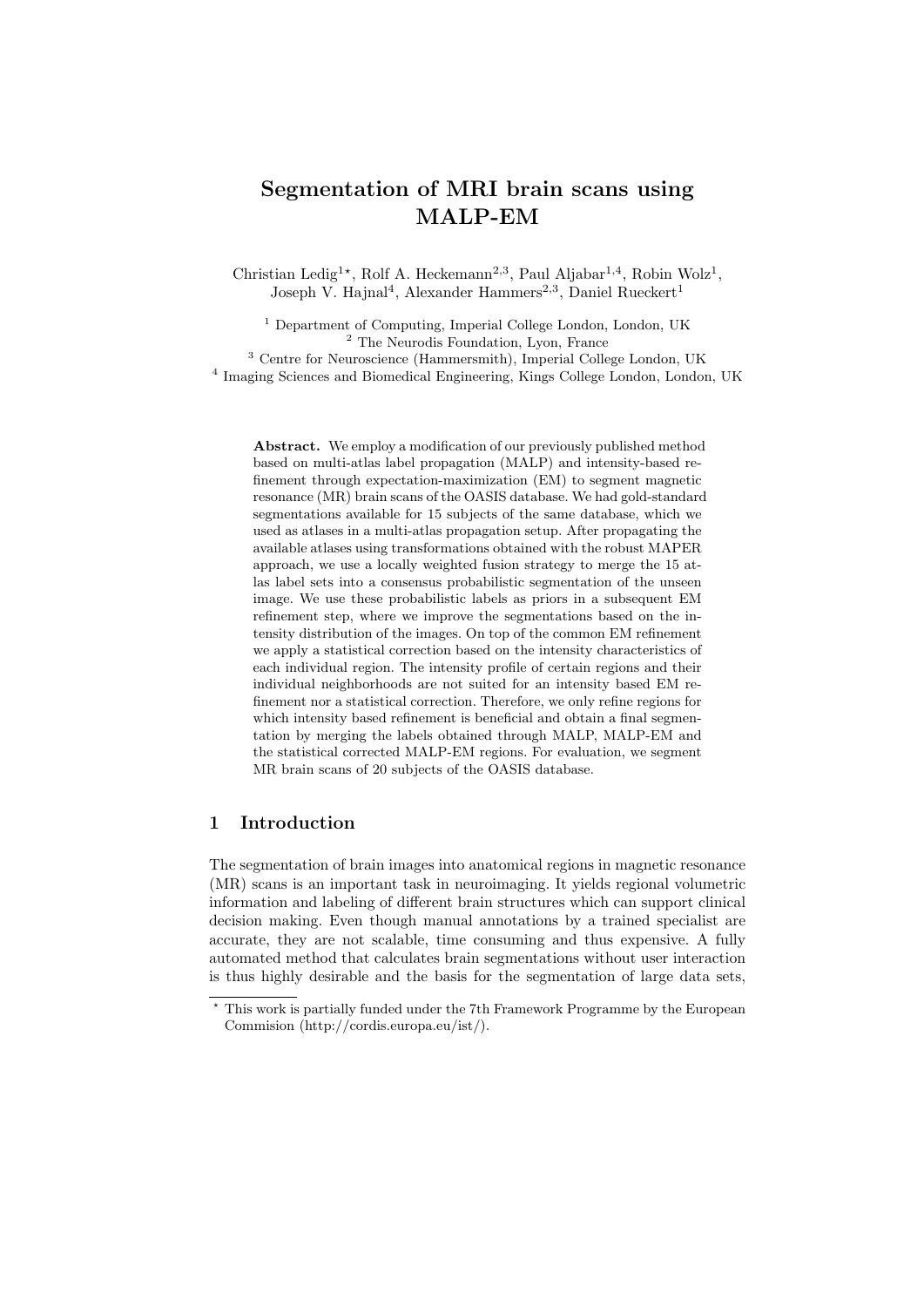such as the data from the Alzheimer's Disease Neuroimaging Inititative (ADNI, adni.loni.ucla.edu) [1] or OASIS [2].

In this work we employ a recent segmentation method [3] which combines the advantages of both intensity based methods, e.g. [4], and approaches based on multi-atlas label propagation (MALP), e.g. [5], to segment MR brain images of 20 healthy adult subjects of the OASIS database [2]. Our approach refines subject specific spatial priors obtained through MALP and label fusion [6] in a probabilistic intensity model solved via expectation-maximization (EM) [7]. We furthermore refine certain regions based on statistical intensity characteristics.

## 2 Method

#### 2.1 Material

We used the dataset provided through the "MICCAI 2012 Grand Challenge and Workshop on Multi-Atlas Labeling". The training dataset consists of  $15 T_1$ weighted images with corresponding labels created by experts<sup>1</sup>. We segmented a testing dataset consisting of 20 otherwise identical T1-weighted images with hidden labels into 138 regions. The performance of our approach was evaluated using an automatic online evaluation interface provided through the Challenge.

#### 2.2 Multi-Atlas Label Propagation with EM refinement (MALP-EM)

We use multi-atlas label propagation to derive a subject-specific probabilistic brain atlas for an unseen  $T_1$  weighted MR scan I that is to be segmented. We incorporate these probabilistic labels into our EM framework as spatial anatomical priors. We index the n voxels of **I** by  $i = 1, \ldots, n$ , so that for intensities  $y_i \in \mathbb{R}$  and image can be defined as  $I = \{y_1, y_2, \ldots, y_n\}$ . The probabilistic priors are created by transforming  $M$  manually generated atlases to the coordinate space of the unseen image. We calculate the  $M$  transformations for the label propagation with a non-rigid registration method based on free-form deformations (FFD) [8, 9], which follows a preceding rigid and affine alignment. In particular we employed MAPER [10], which incorporates tissue probability maps into the registration. The probabilistic atlas is then created with a locally weighted multi-atlas fusion strategy [6], by employing a Gaussian weighted sum of squared differences on rescaled, intensity-normalized images. We followed the approach of van Leemput et al. [7] and estimated the hidden segmentation by means of the observed intensities y. Assuming that the observed log-transformed intensities of voxels belonging to a certain class  $k$  are normally distributed with mean  $\mu_k$  and standard deviation  $\sigma_k$ , yields the model parameters  $\boldsymbol{\Phi} = \{(\mu_1, \sigma_1), (\mu_2, \sigma_2), \ldots, (\mu_K, \sigma_K)\}.$ We applied regularization of the resulting segmentation using the approach of global and stationary Markov Random Fields (MRF) described in [11].

<sup>1</sup> provided by Neuromorphometrics, Inc. (http://Neuromorphometrics.com/) under academic subscription.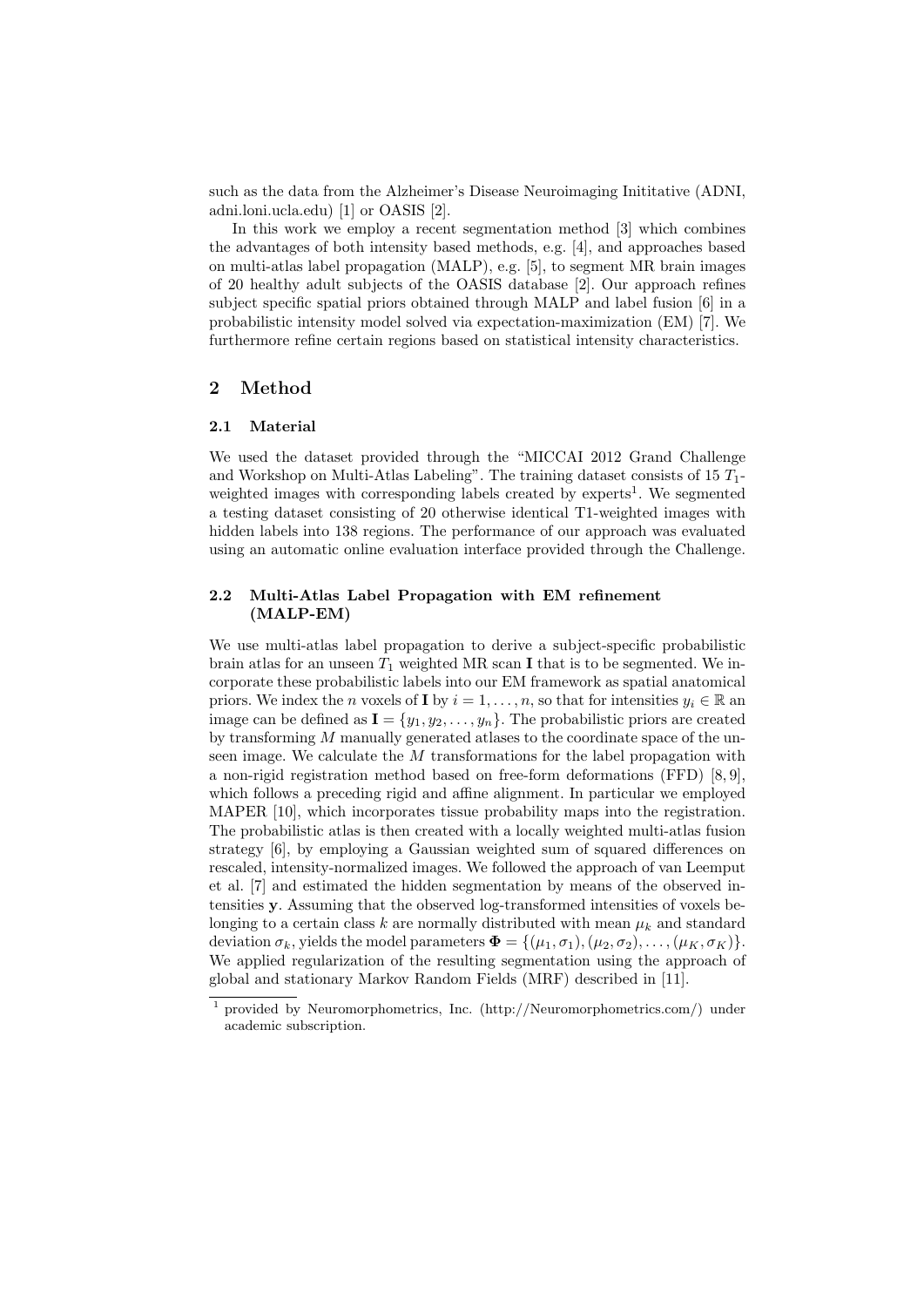#### 2.3 Statistical correction of MALP-EM

During our experiments we observed that the EM algorithm tends to produce segmentations with a too low intensity variance within a region (intra-class variance) compared to the gold-standard segmentations. We therefore calculated an expected normalized intra-class variance for each region  $(\sigma_{\text{Gold},k}^2)$  by averaging the normalized standard deviations  $\frac{\sigma_k}{\mu k}$  of each class over the training subjects. We furthermore calculated the averaged (average over all training subjects segmented with a leave-one-out strategy) normalized standard deviation within each region produced by the EM algorithm  $(\sigma_{EM,k})$ . By calculating  $\Delta_k = (\sigma_{\text{Gold},k} - \sigma_{\text{EM},k})^2$  we estimated by which value the intra-class variance of a certain class should be increased in average to better match the gold-standard characteristics. In a subsequent refinement step we then corrected the intra-class statistics of each class by adding voxels with posterior probability greater than 10%, in decreasing order regarding the label probability, to the region unless the intra-class variance increased by  $\Delta_k$ . Overlaps of most cortical regions with the gold-standard could be improved using statistical correction.

#### 2.4 Fusion of MALP and MALP-EM

Our experiments revealed that some regions are ill-suited for intensity based refinement, due to either their intensity properties, or to those of their neighborhood. For example, no improvements using EM were obtained for the structures thalamus and putamen which can be explained with the wide overlap of their intensity profile with the profile of white matter. This is also shown in [3]. For these structures it is preferable to rely on the segmentation obtained through MALP alone. By segmenting all available training datasets with a leave-one-out strategy, we determined the subset of regions for which the standard EM refinement or the statistically corrected version is beneficial. We then created a final segmentation by combining the refined labels for this subset with the labels from the MALP approach for the remaining regions. In case of overlapping regions, we labeled a voxel according to the EM-refined label.

#### 2.5 Parameters

To identify neighbouring tissue classes for the implementation of the MRF, we counted the labels of adjacent voxels in the gold-standard segmentations. After thresholding we obtained a  $139 \times 139$  adjacency matrix G that describes the MRF, with entry  $(i, i)$  eqauls 0 and entry  $(i, j)$  defined as 1.0 if structures i and i share a boundary and 1.5 if structures i and i are distant. For a voxel size of 1x1x1mm we set for the locally weighted fusion the parameter  $\sigma$  to 2.5. Parameters were optimized using a leave-one-out strategy on the training datasets.

## 3 Results

The presented approach was evaluated using 20 datasets of the OASIS database with hidden labels. The results were automatically calculated through the Grand